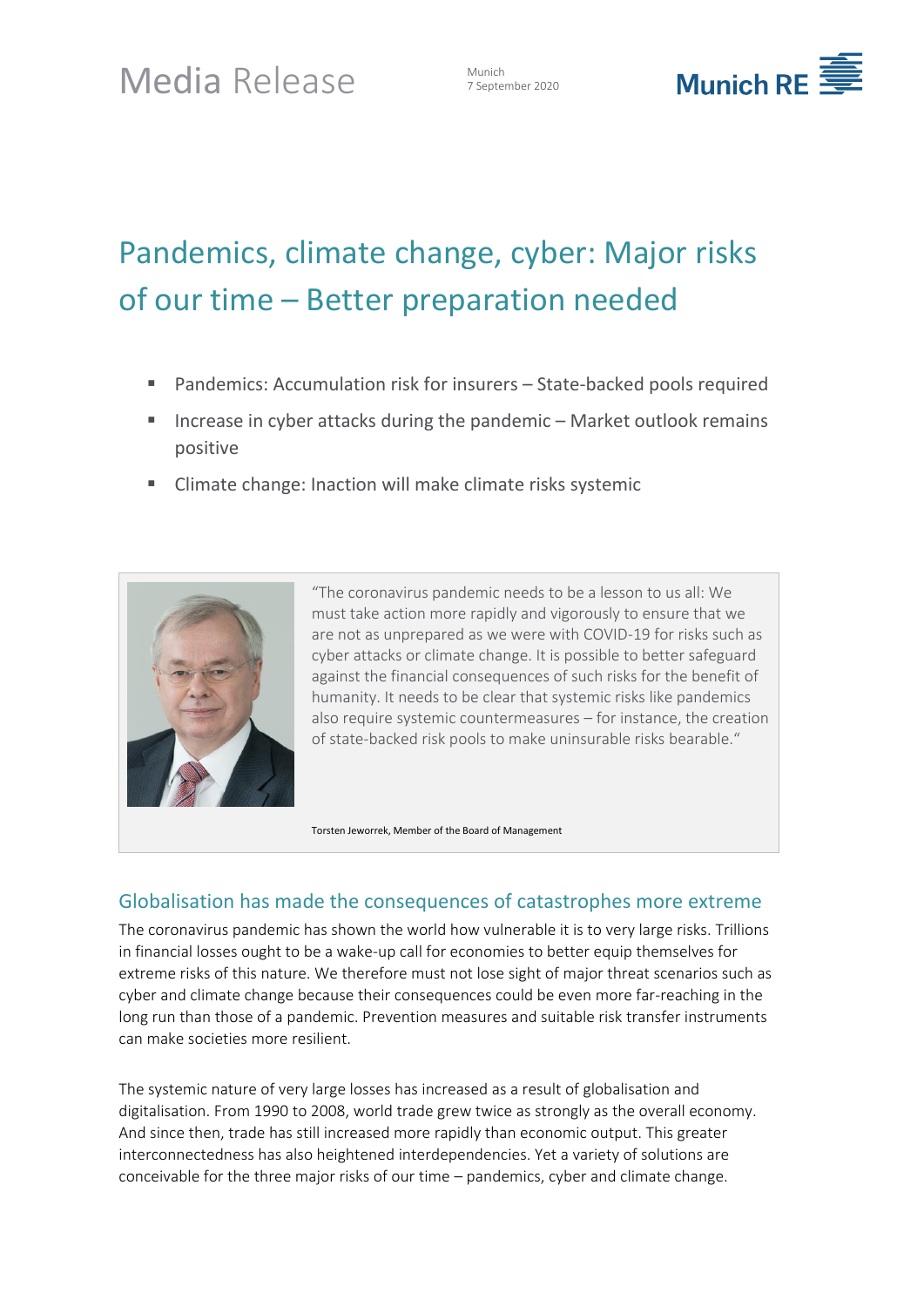

#### Pandemics: Accumulation risk for insurers – State-backed pools required

The expenditure that insurers have incurred for COVID-19 losses is significant. The burden is already nearing that of the most costly natural catastrophes. Life and health insurance covers pandemic risks, and the cancellation of numerous major events has also caused significant losses. Liability and travel insurance as well as credit business have sustained claims.

Yet the greatest economic losses by far have been caused by business interruptions owing to imposed lockdowns. Given that these losses occurred almost simultaneously across many sectors of the economy, they are not insurable by the private sector alone. The American Property Casualty Insurance Association (APCIA) estimates that US insurers' risk capital would have been fully consumed within a matter of weeks if business interruption losses owing to the coronavirus had been covered.

"We need new reliable mechanisms to insure such risks. The only way to achieve this is by creating state-backed risk pools in which insurers can participate with limited capacity. Furthermore, insurers can help to assess risks accurately and organise distribution and claims settlement", said Stefan Golling, Chief Underwriter at Munich Re.

# Increase in cyber attacks during the pandemic – Market outlook remains positive

As a result of the lockdown measures to curb the rate of coronavirus infections, companies moved many of their business processes almost entirely and directly online, which under normal circumstances might have taken years. The cyber attack risk has consequently increased, since it is more difficult to safeguard the security of data and processes outside a corporate network. At the same time, awareness of digital dependency has increased, so that more investment in IT security is necessary and likely.

Coverage for cyber risks remains one of Munich Re's most important strategic growth areas and fields of activity. The cyber insurance market will triple to around US\$ 20bn between 2020 and 2025. With a market share of around 10%, Munich Re is one of the leading insurers.

"Munich Re has a team of over 130 experts who develop cyber solutions for the entire value chain, from risk analysis and prevention to risk transfer. In addition, it has a steadily growing network of external experts and partners offering services before and after a cyber attack. The cyber market may grow even more strongly than anticipated in the face of the additional momentum from digitalisation", Golling said.

## Climate change: Inaction will make climate risks systemic

Climate change remains humanity's greatest challenge as it has a long-term impact and cannot be reversed for generations. Since 1980, weather-related natural catastrophes have been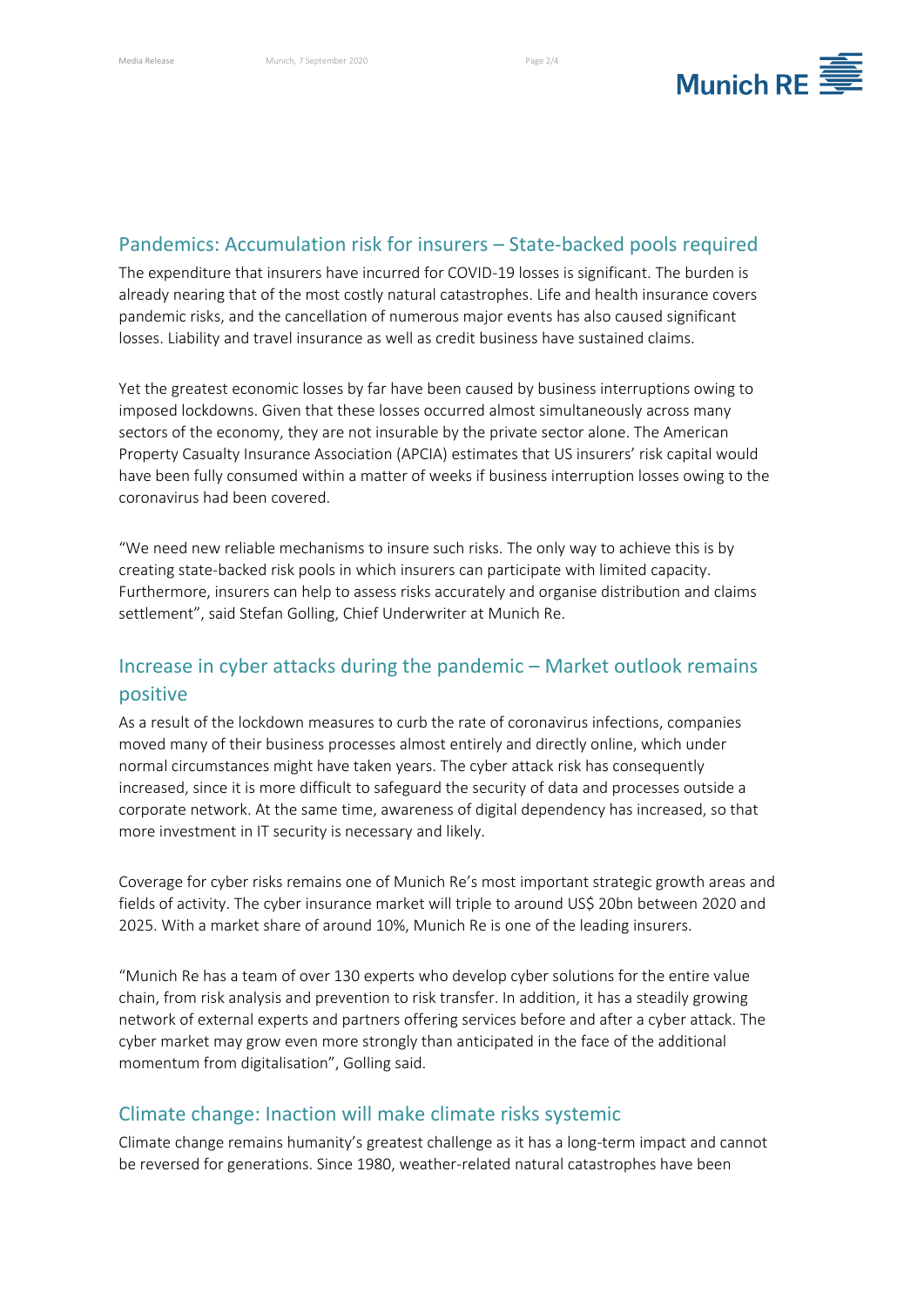

responsible for around US\$ 4,200bn in losses and have cost the lives of almost a million people. Only about a third of these losses were insured. And the figure does not even include indirect losses following the breakdown of supply chains, banks experiencing a surge in loan defaults, or power plants having to scale back production during a heatwave.

"So far, climate change has not been a systemic risk, but it will be if global warming continues unabated. Certain regions will no longer be arable in a few generations' time. The loss probabilities of certain natural hazards are on the rise, and we are already seeing this with severe thunderstorms and forest fires", said Board member Torsten Jeworrek.

It is crucial to acknowledge risks of change as a result of climate change, and find out where risk assessments based on past data are no longer accurate owing to a change in probabilities. This applies not only to insurers and financial service providers but also to the real economy which needs to identify climate risks on its balance sheet – for instance, in the case of long-term credits or investments. Digitalisation and more precise data analysis help to improve the tools for assessing such risks and developing better risk transfer solutions.

In the battle against climate change, the consistent use of new technologies in the energy sector, in transportation, and in industrial and food production plays a key role. In addition to renewable energies, these technologies mainly comprise energy storage and carbon-free energy sources such as "green" hydrogen and synthetically manufactured fuels. There is also a need for technologies that can remove carbon dioxide from the atmosphere and store it. As a risk carrier, Munich Re facilitates the market entry and affordability of such new key technologies by developing innovative insurance solutions for them or investing in them. To create incentives for this technology transfer, it is also indispensable to internationally implement consistent carbon pricing with well-functioning market mechanisms.

The COVID-19 pandemic largely caught the world unawares, even though experts have long been issuing such warnings. "We must draw the right conclusions from this and make better preparations in order to minimise losses. As a company, we are doing our share by analysing and helping to understand risks with the expertise we have at our disposal, and we are absorbing part of these with suitable insurance solutions", said Jeworrek.

### Update on recent loss events

Since 30 June 2020, the following recent developments have affected Munich Reinsurance Company:

Since 30 June, COVID-19-related losses so far have developed with reduced momentum, compared with the first two quarters.

On 4 August 2020, a devastating explosion occurred in Beirut. Munich Re expects claims in a low three-digit-million euro range from this event, mostly relating to property.